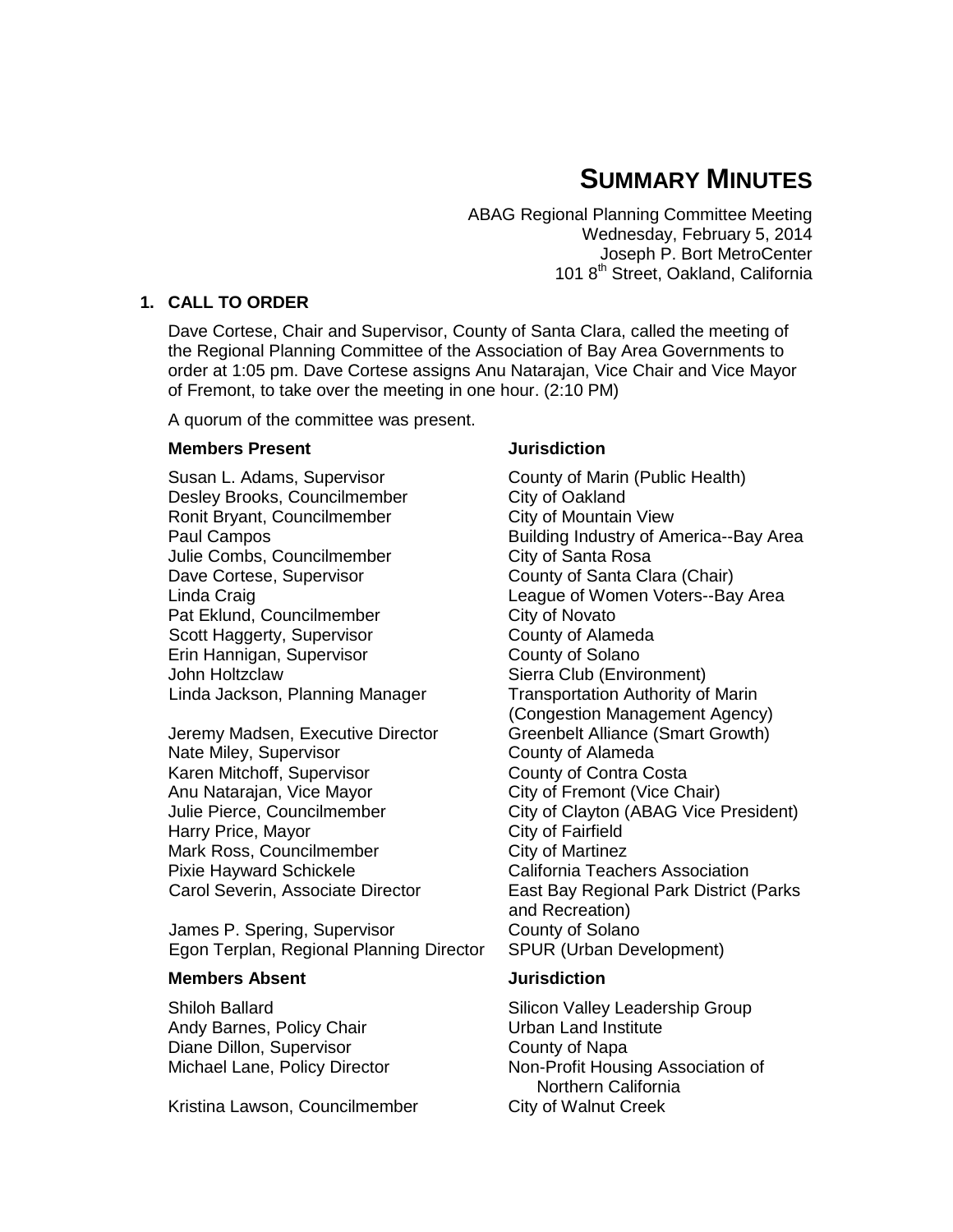Mark Luce, Supervisor County of Napa (ABAG President) Laurel Prevetti, Assistant Planning Director City of San Jose (BAPDA) David Rabbitt, Supervisor County of Sonoma Tim Sbranti, Mayor City of Dublin

# **2. PUBLIC COMMENT**

There were no public comments.

A quorum was present.

#### **3. APPROVAL OF REGIONAL PLANNING COMMITTEE MEETING MINUTES OF DECEMBER 4, 2013**

Chair Cortese recognized a motion by Julie Pierce, Mayor, City of Clayton, and seconded by Desley Brooks, Councilmember, of City of Oakland, to approve the committee minutes of December 4, 2013. The motion passed unanimously.

# **4. ORAL REPORTS/COMMENTS**

# **A. Committee Members**

None

**B. Staff**

None

# **5. SESSION OVERVIEW BYMIRIAM CHION**

ABAG Planning and Research Director

Miriam Chion highlighted agenda items in the packet.

In the interest of time, Dave Cortese requested to move agenda item 8 after item 9 The Committee agreed.

# **6. OVERVIEW OF STATE ECONOMIC DEVELOPMENT AND JOB CREATION EFFORTS (1:15 PM)**

# Information

Kish Rajan, Director of Governor's Office of Business and Economic Development

**Mr. Rajan** discussed issues impacting the business climate in California.

- a) Improving Business Climate: The Governor is focused on budget discipline and streamlining regulations in California to foster a more efficient and predictable environment for business in the State. The State is aware of regional issues and is seeking a better alignment of regional leadership, assets and plans. The State is developing tools to encourage economic development such as AB93/SB90 to enhance Enterprise Zones and provide new tax incentives
- b) Focus on International Trade: To enhance California's economic ties with our major trading partners and growing economies, the Governor visited China in 2013 and plans to visit Mexico in 2014. Growth in these countries will increase demand for California products.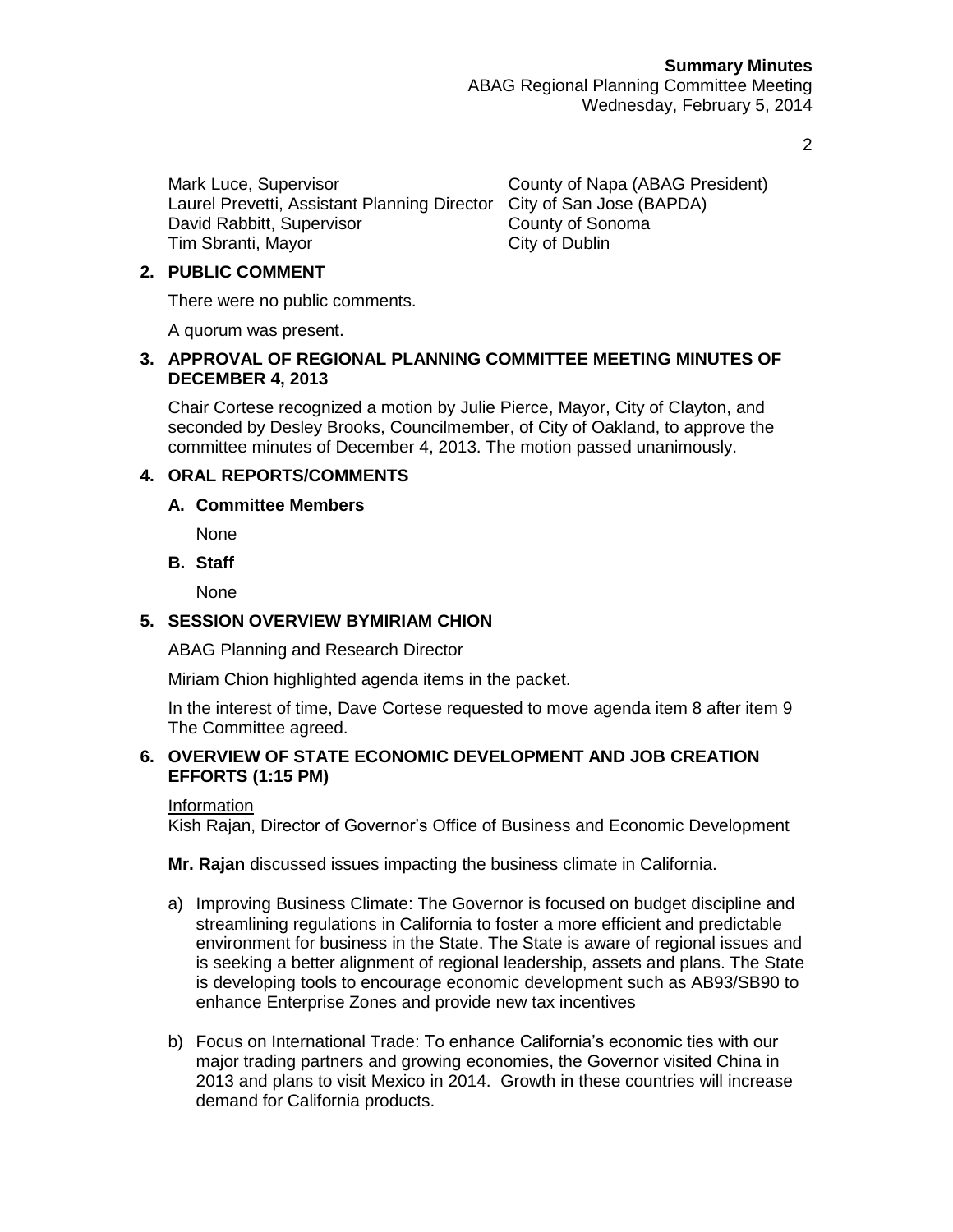c) Connection between Workforce and Economic Development: Mr. Rajan closed by discussing the connection between workforce and economic development, the increasing need to be smarter and more strategic in the future and that the State looks forward to greater collaboration with the Bay Area to achieve our economic goals.

**Member Eklund** asked if the State has a 5 year Economic Development Plan.

**Mr. Rajan** responded no, but said the State had a strong desire to support regional economic development and planning efforts and increase international trade.

**Member Adams** asked how funding could address important regional issues such as climate change, drought, agriculture needs, water among others. She also asked how the State would use Cap & Trade funds and highlighted a study by UC Davis called Marin Carbon Project.

**Mr. Rajan** responded that the Governor is seeking to stake out not only national but a global leadership position on climate change for the State.

**Member Combs** highlighted the need for State funding to help homeless households. In Sonoma County there are three to five thousand homeless people, shelters are full, and there is a 5-7 year waiting list for rental assistance.

**Mr. Rajan** acknowledged similar problems in communities throughout the State and that many continue to experience economic challenges. He indicated that the Governor is more than aware that local jurisdictions face urgent challenges that need to be addressed and that when redevelopment was eliminated that a major local financing and affordable housing tool was lost. The Governor has started to address this by putting forward a proposal to use Infrastructure Financing Districts (IFD's) to fund affordable housing. Mr. Rajan also acknowledged that 25% of Californians live in poverty and that this will be a long term effort, but that there are no easy short term solutions.

**Vice Chair Natarajan** asked what the Bay Area and local jurisdictions can do to help.

**Mr. Rajan** requested ongoing feedback on the Governor's proposals to date, but also on the broader challenges that many jurisdictions face to build an economic case for action.

**Member Mitchoff** said we were fortunate to have Kish Rajan here with us at this meeting and now at the State level as he is very knowledgeable about Bay Area challenges and economic development.

**Member Price** indicated concern about the continued reduction in the DOD Department of Defense (DOD) budget and asked if the Governor was committed to public private partnerships that are available for military bases.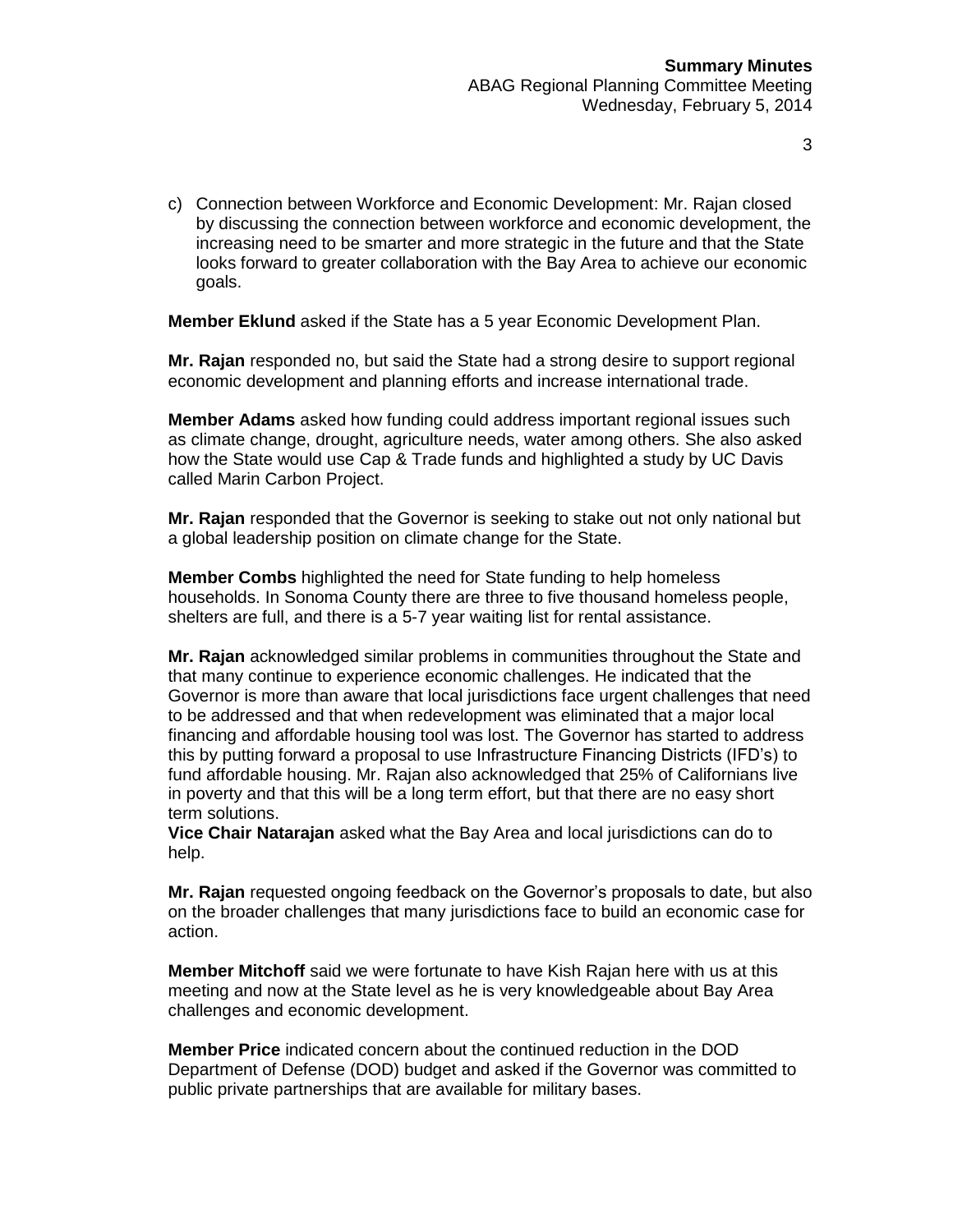**Mr. Rajan:** Said he understood the concern and that the State was pushing Washington DC to investment more in California, and that he would welcome continued feedback on the situation at Travis Air Force Base.

**Chair Cortese** thanked Mr. Rajan for his presentation and said that he looked forward to continued collaboration with the State to address Bay Area issues.

# **7. REGIONAL ECONOMIC OUTLOOK**

#### Information

Cynthia Kroll, ABAG Chief Economist, provided an overview of recent economic, employment, income and poverty trends in the Bay Area.

**Member Campos** requested additional information on housing production and employment growth compared to other regions.

**Member Ross** asked for additional detail on jobs being lost.

**Ms. Kroll** indicated that she could provide this information after the meeting.

**Vice Chair Natarajan**: Said that if time permits we will come back to Item 8 moving on to Item 9.

# **9. JOB MOBILITY IN THE BAY AREA AND THE IMPLICATIONS FOR REGIONAL ECONOMIC PROSPERITY STRATEGIES (2:15 PM)**

#### Information

Steve Levy, Director of the Center for the Continuing Study of the California Economy, and Egon Terplan, SPUR Regional Planning Director.

**Mr. Terplan** reported on the three goals of the draft Economic Prosperity Strategy (EPS) funded by the HUD Regional Prosperity Grant: 1) mobility and creating career pathways for lower income workers to better jobs; 2) growing the overall economy; and 3) upgrading conditions for lower income workers. The EPS analyzed jobs paying \$18/hour or less, which constitute a substantial share of current and projected jobs in the region.

**Mr. Levy** reported that there will be 200,000 more people in low wage jobs in the Bay Area in the next 10 years. He also indicated that there are an estimated 1.5 million unauthorized immigrants in California and 300,000 in the Bay Area that contribute to the regional economy. However these workers face major challenges, due to their immigration status, in moving up the economic ladder into better jobs. One way to address the Bay Area's major economic challenges in the future is to make it easier for unauthorized immigrants to use their existing skills and develop new ones through training and education.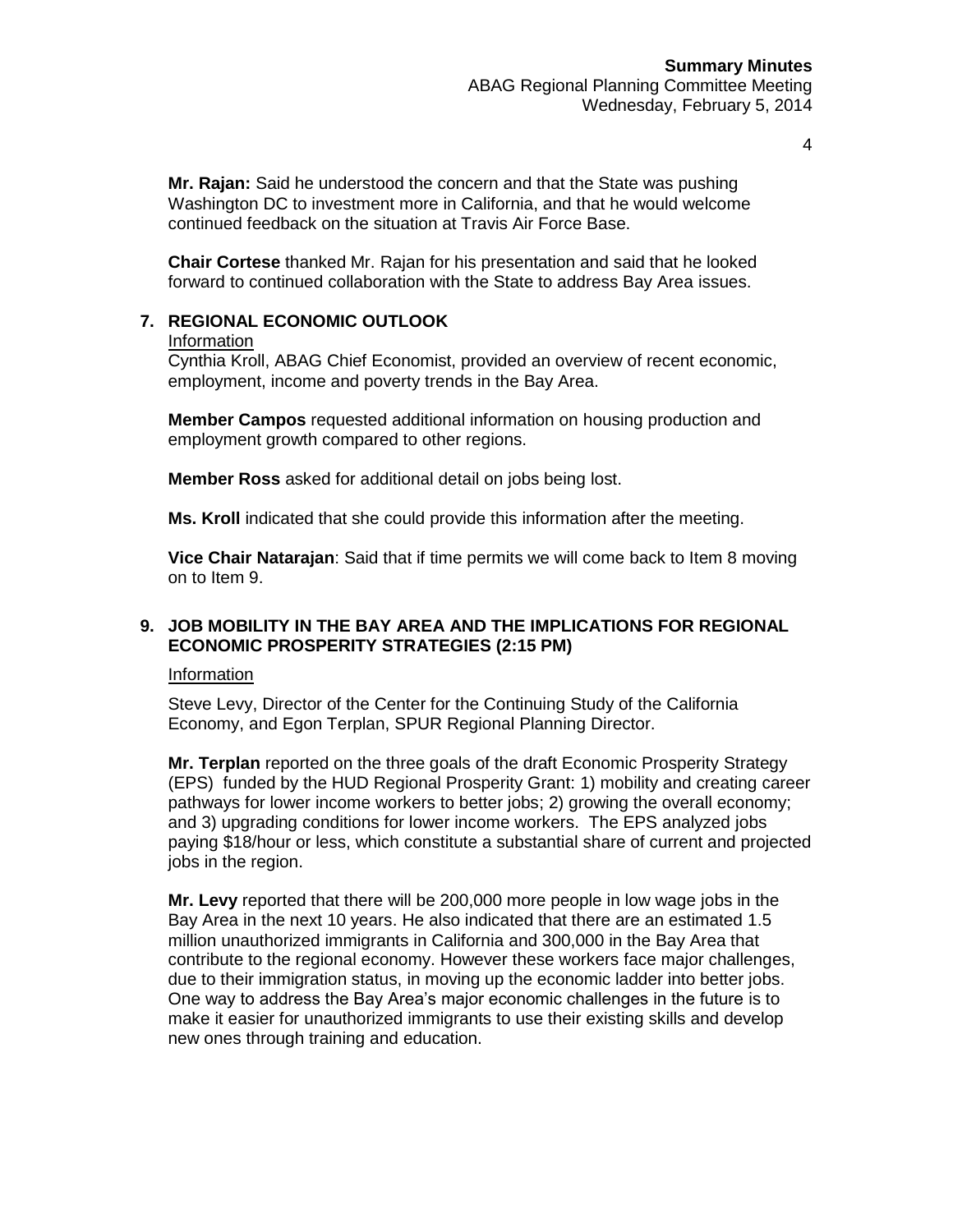**Committee Member Ross** stated that many new internet businesses are million dollar companies, but often have very few employees and that young people should receive more training opportunities at a younger age.

**Member Eklund** asked for clarification about how a growing economy is supported by connecting new housing with existing or planned transit and transportation options.

**Mr**. **Levy** responded that doing so creates better places for people to work and live.

**Mr**. **Terplan** responded that if people have the opportunity to use public transportation they will.

**Mr. Levy** reported that BART ridership has greatly improved and reduced freeway traffic.

**Vice Chair Natarajan** indicated the need to hold off on Item 8 due to time constraints, and asked for any closing questions.

**Member Pierce** stated that not all workers need to obtain a four year college degree and that better vocational training programs could lead to better jobs.

**Member Combs** said that a lot of people are taking advantage of new laws that let them operate businesses out of their own homes including food preparation.

**Mr**. **Terplan** mentioned that there is a HUD Economic Prosperity Working Group pilot project that encourages entrepreneur opportunities.

**Vice Chair Natrajan** adjourned the Regional Planning Committee at 3:05 PM

#### **ADJOURNMENT**

The next meeting of the Regional Planning Committee will be on April 2, 2014.

Submitted:

Wally Charles

Date: February 19, 2014